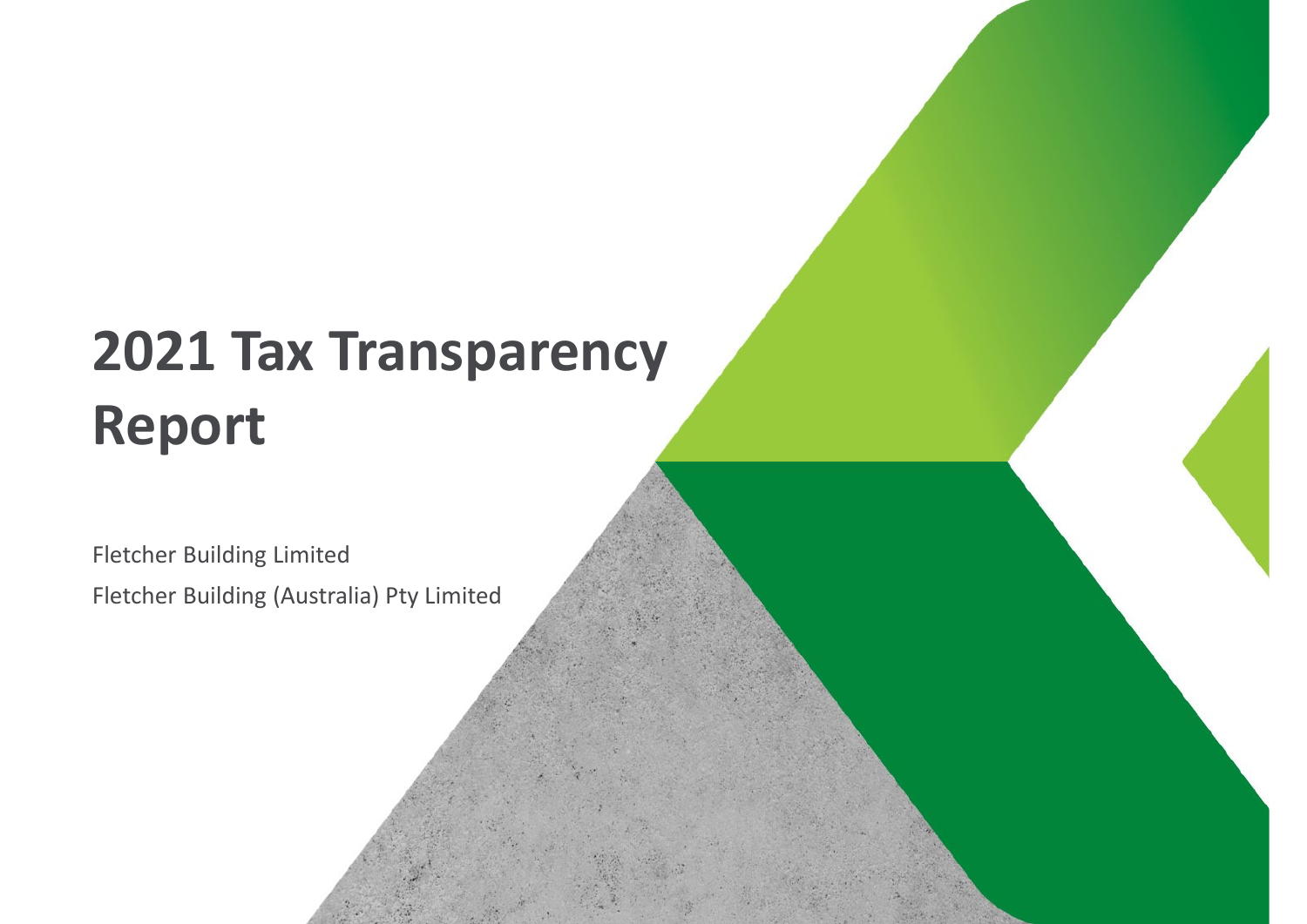### **Contents:**

- 1.Introduction
- 2.Fletcher Building overview
- 3.Tax policy, tax strategy and governance
- 4.Reconciliation of accounting profit to income tax paid and effective tax rates
- 5.Australia tax contribution statement
- 6.. International related party dealings

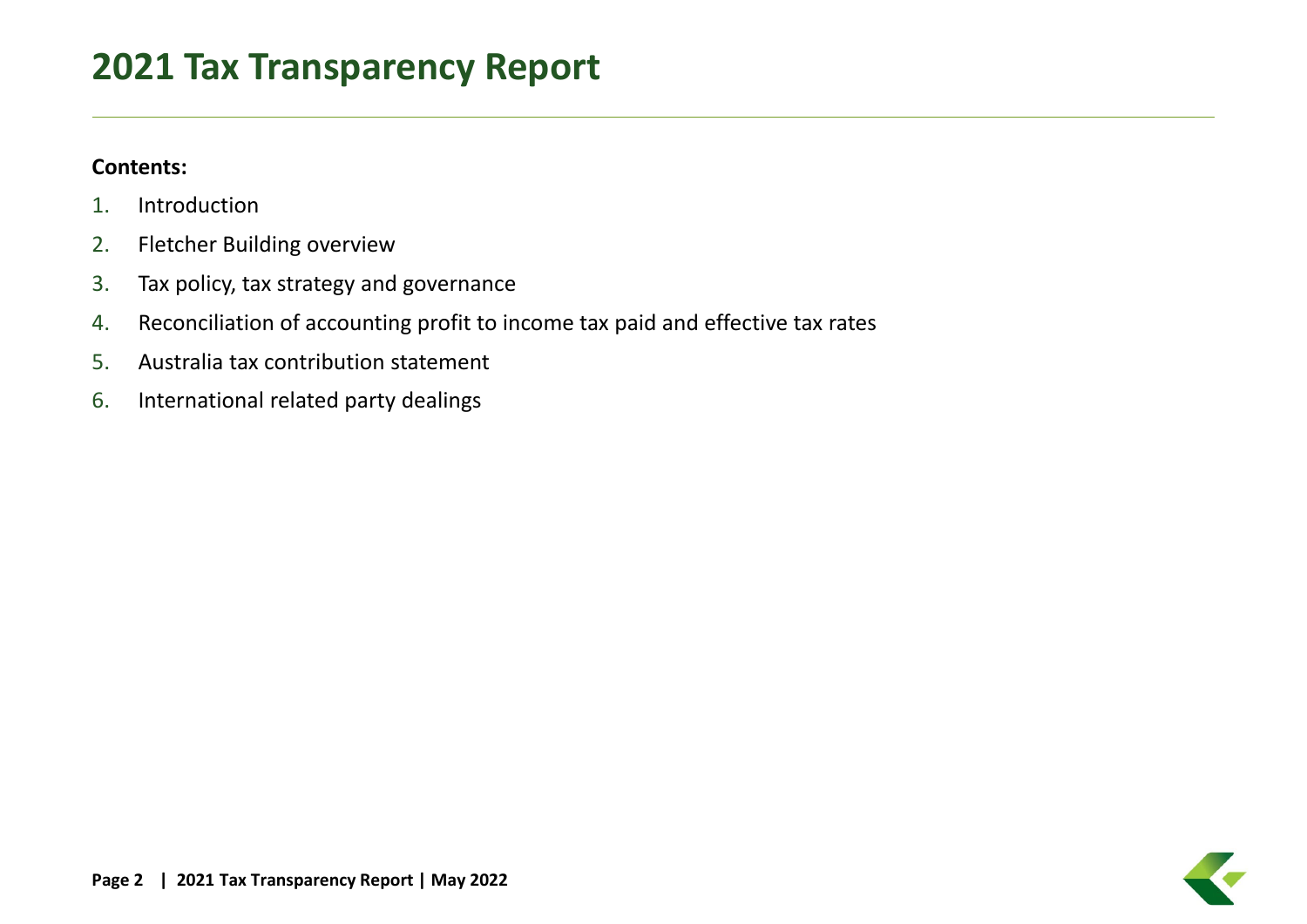am pleased to present Fletcher Building Group's Tax Transparency Report in respect of the year ended 30 June 2021. Fletcher Building is publishing this report on <sup>a</sup> voluntary basis as part of our commitment to tax transparency. The report provides detail on the following areas:

- $\bullet$ • An outline of our Group Tax Policy, Tax Strategy and Governance policies
- • A reconciliation of our New Zealand (NZ), Australian and global income tax expense to income tax payable, and disclosure of our effective tax rate
- $\bullet$ A breakdown of our Australian tax contribution of both state and federal taxes
- $\bullet$ A summary of our international related party dealings

The contents of this report satisfy the Australian Voluntary Tax Transparency Code to which Fletcher Building Australia is <sup>a</sup> signatory. The Code is <sup>a</sup> set of principles and minimum standards on public disclosure of tax information, developed by the Board of Taxation and endorsed by the Australian Government in the 2016–17 Federal Budget. Segments of this Report have been prepared to align with the Australian specific requirements of the Code.

The information in this report should be read in conjunction with the Fletcher Building Limited 2021 Annual Report.

### **Bevan McKenzie**

**Chief Financial Officer ‐ Fletcher Building Group**

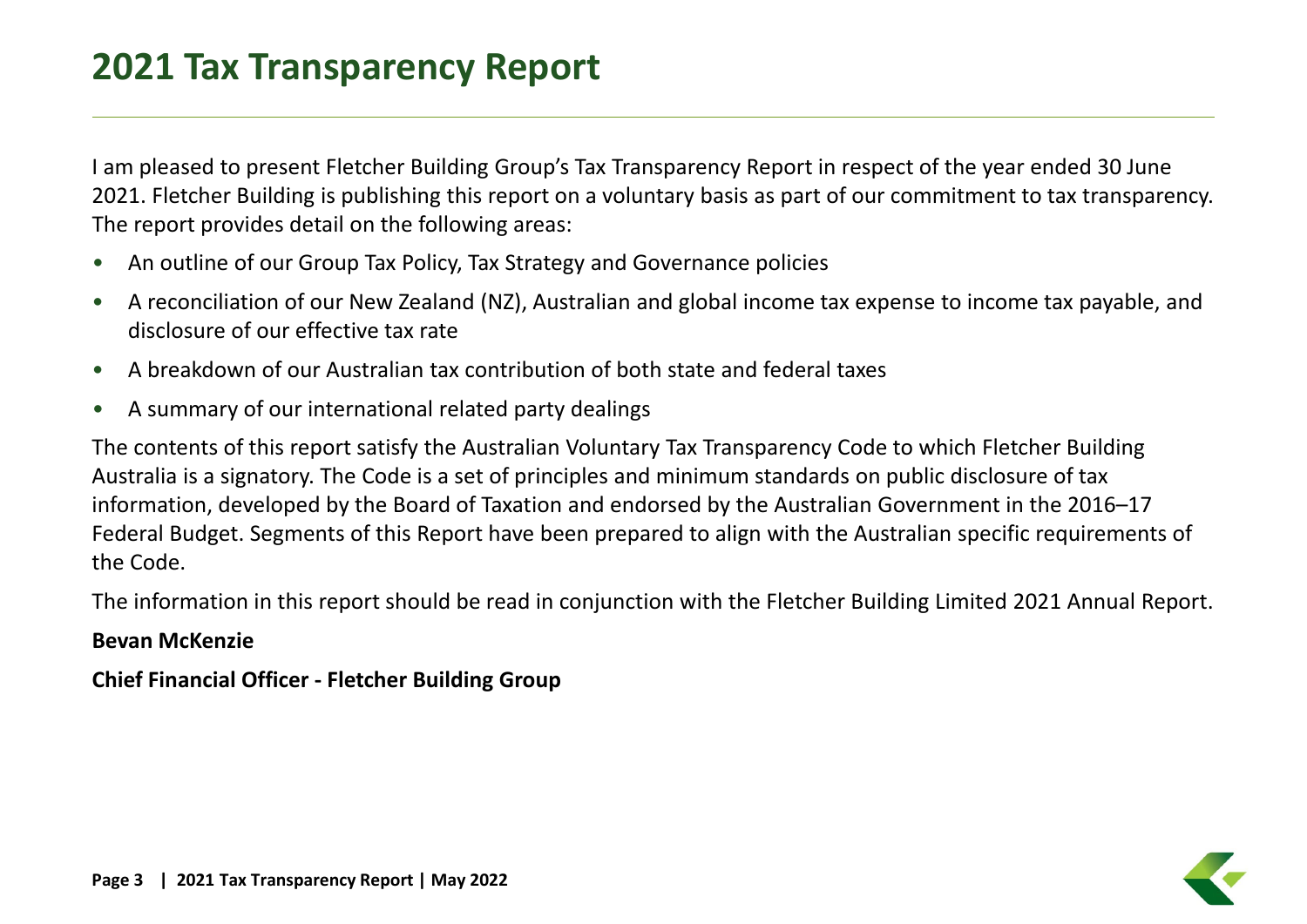### **Fletcher Building overview**

- • Fletcher Building Limited ("Fletcher Building") is <sup>a</sup> manufacturer and distributor of high‐quality building materials for <sup>a</sup> broad range of industries across Australia and NZ, employing people at manufacturing, distribution and sales sites. The businesses manufacture products used to build homes, buildings and infrastructure – including insulation, plasterboard, laminate surfaces, steel roofing, and plastic and concrete piping. The Group also operates in the residential (NZ) and commercial construction (NZ, South Pacific) sectors.
- $\bullet$  Fletcher Building is tax resident in NZ and listed on both the NZX and ASX. At 30 June 2021 it employed over 14,500 people across the Group, including 9,714 in NZ and 4,378 in Australia (with the balance of staff located predominantly in Fiji). It had revenues in 2021 of \$NZ8.12 billion, net earnings before taxation of \$NZ433 million, income tax expense of \$NZ116 million and net earnings of \$NZ305 million.
- • Fletcher Building Holdings New Zealand Limited is the holding company for the NZ businesses. Fletcher Building (Australia) Pty Ltd ("Fletcher Building Australia") is Fletcher Building's holding company for its Australian businesses.
- • The Australian businesses include Laminex, Iplex Pipelines, Fletcher Insulation, Tradelink, Oliveri Solutions, Stramit, Rocla and Australian Construction Products. The NZ businesses include Winstone Wallboards, Laminex, Fletcher Steel, Iplex Pipelines, Tasman Insulation, PlaceMakers, Mico, Winstone Aggregates, Golden Bay Cement, Firth, Fletcher Living, Clever Core, Fletcher Construction and Higgins.

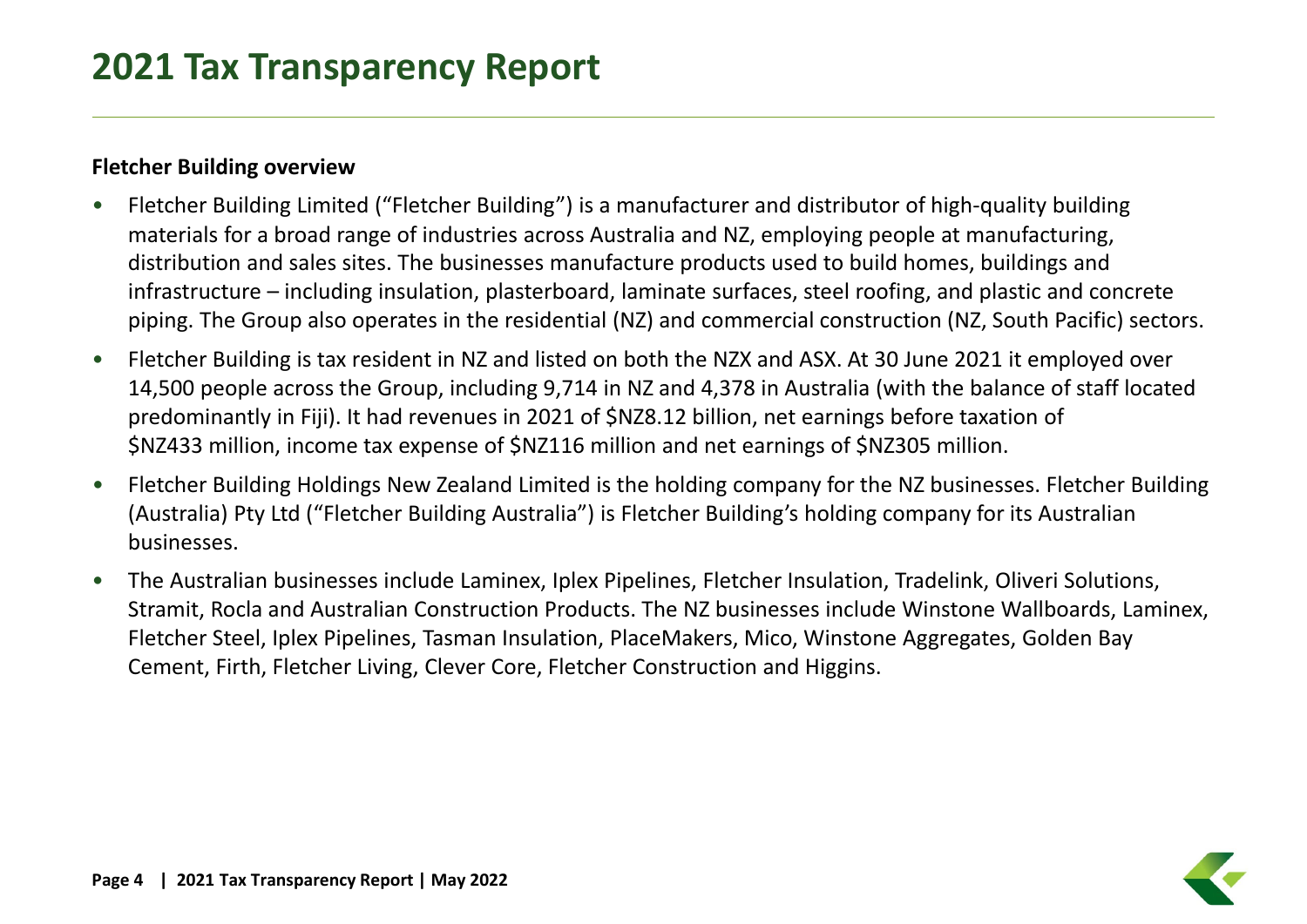### **Tax Policy, Tax Strategy and Governance**

- • Fletcher Building is committed to the highest standards of behaviour and accountability in respect of compliance with all its statutory obligations, including its tax affairs. Our framework of rules, relationships, systems and processes are designed to ensure that we meet best practice standards of governance.
- • Fletcher Building formally adopted the OECD's Business Industry Advisory Committee's Statement of Tax Principles for International Business in 2017 to affirm Fletcher Building's commitment to responsible business tax management and in recognition that public trust in the tax system is <sup>a</sup> vital part of any economy it seeks to operate within.
- $\bullet$  Fletcher Building's Tax Strategy is implemented and governed by <sup>a</sup> comprehensive Tax Risk Management and Governance Framework which has been approved by, and is reviewed at least every three years by, the Board. The Framework:
	- provides for an integrated and structured approach to reporting and managing tax risk by defining the parameters upon which tax is managed within Fletcher Building. The risk parameters are designed to ensure compliance with relevant tax law, achieve certainty in Fletcher Building's reported financial results and manage any reputational risk;
	- documents a tax code of conduct, FB's Tax Strategy and the Group's approach to tax planning;
	- defines the roles and responsibilities of the Fletcher Building Board, senior management and functional management when meeting tax obligations, and reporting and managing risks.
- • The fundamental principle on which the risk parameters are based is that Fletcher Building will not enter any business transaction that is absent commercial rationale and is solely for the purpose of achieving <sup>a</sup> tax outcome.

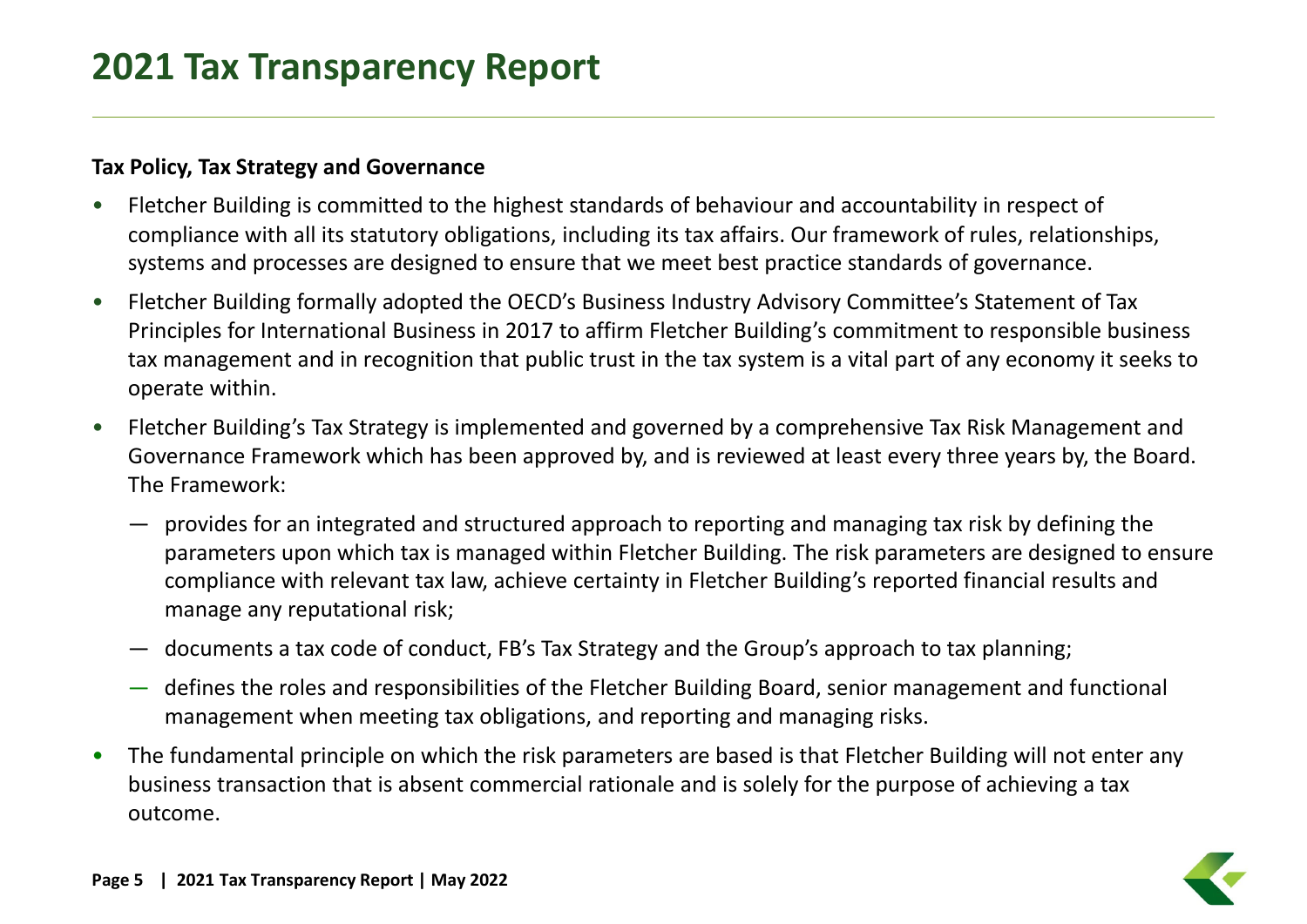### **Tax Policy, Tax Strategy and Governance (continued)**

- • The Group Tax function is delegated responsibility for managing tax risk within the agreed tax risk parameters. An internal escalation policy exists for referring matters to Group Tax for review and it is Group Tax's function to ensure that its business operations comply with the following tax principles:
	- Fletcher Building is committed to complying with the spirit and letter of the tax laws and regulations in the countries in which we operate and interpreting the tax law in <sup>a</sup> reasonable way, consistent with <sup>a</sup> relationship of 'co‐operative compliance' with tax authorities.
	- Fletcher Building should seek to maintain positive relationships with tax authorities, founded on respect for each other's integrity and regular dealings that are open, honest and transparent.
	- Fletcher Building should work collaboratively with tax authorities to achieve early agreement on disputed issues and certainty on <sup>a</sup> real‐time basis, wherever possible.
	- Fletcher Building may respond to tax incentives and exemptions.
	- Fletcher Building is committed to undertaking transfer pricing using the arm's length principle and will not seek to transfer value created to low tax jurisdictions or tax havens to avoid its tax obligations.
	- Fletcher Building should only engage in tax planning that is aligned with and supports the commercial and economic activities of the business and does not lead to an abusive result and does not enter transactions where the overriding purpose is to avoid or reduce tax.
- $\bullet$  The Group General Manager – Taxation regularly reports to Fletcher Building's Audit and Risk Committee on key tax risks and other material matters and provides <sup>a</sup> comprehensive update at least biannually.
- • Further details on our approach to corporate governance in general can be located at https://fletcherbuilding.com/investor‐centre/corporate‐governance/

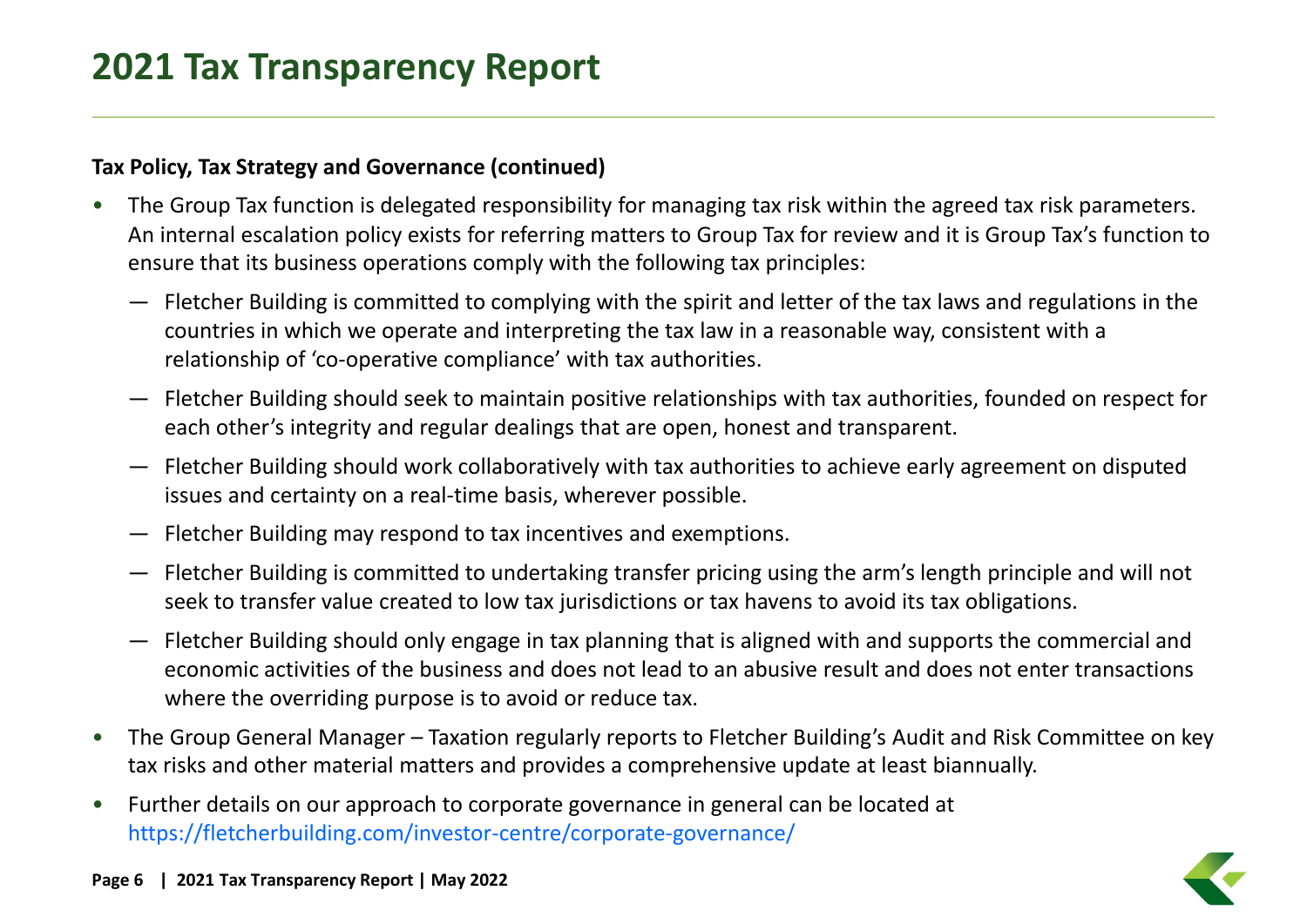•• Reconciliation of accounting profit to income tax paid

|                                                           | <b>NZ Tax Consolidated</b><br>(NZ\$m) | <b>Australia Tax Consolidated</b><br>(A\$m) | <b>Fletcher Building Group</b><br>(NZ\$m) |
|-----------------------------------------------------------|---------------------------------------|---------------------------------------------|-------------------------------------------|
| Accounting profit/(loss) before tax                       | 431.6                                 | (6.8)                                       | 432.4                                     |
| Prima facie tax expense                                   | 120.8                                 | (2.0)                                       | 121.1                                     |
| <b>Non-Temporary Differences</b>                          |                                       |                                             |                                           |
| Tax in respect of prior years                             | (0.2)                                 | (0.5)                                       | (1.2)                                     |
| Non-assessable income                                     | (7.6)                                 | (1.5)                                       | (8.8)                                     |
| Tax losses for which no deferred tax asset was recognised | 0.0                                   | 17.9                                        | 17.5                                      |
| Utilisation of previous unrecognised tax losses           | 0.0                                   | (14.8)                                      | (16.8)                                    |
| Non-deductible expense & Other                            | 2.3                                   | 0.5                                         | 4.5                                       |
| Differences in tax rates                                  | 0.0                                   | 0.0                                         | (0.4)                                     |
| Other permanent differences                               | 0.0                                   | 0.0                                         | 0.0                                       |
| <b>Total Income Tax Expense after adjustments</b>         | 115.3                                 | (0.4)                                       | 115.9                                     |
| <b>Effective Tax Rate</b>                                 | 27%                                   | 6%                                          | 27%                                       |

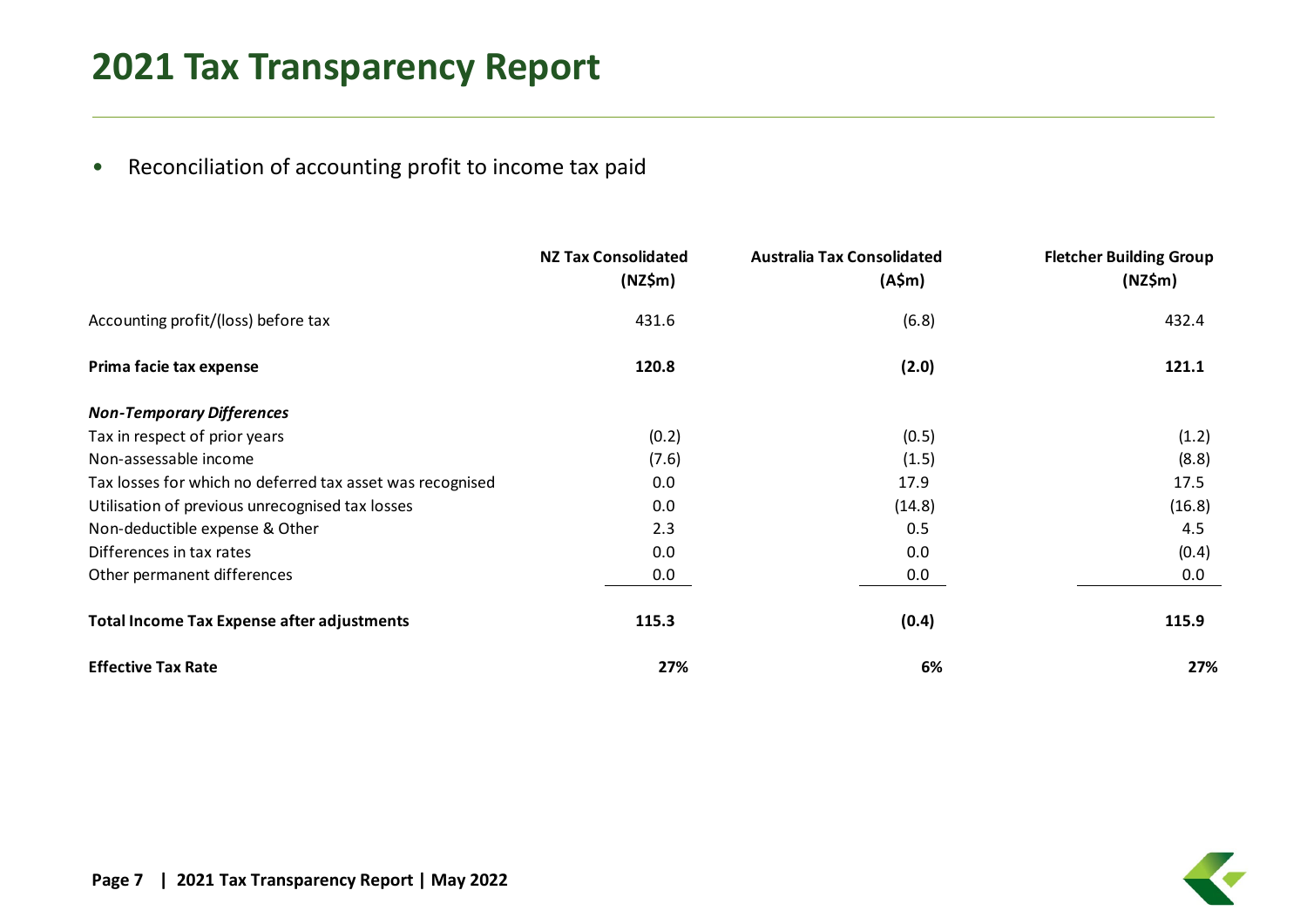•• Reconciliation of accounting profit to income tax paid (cont.)

|                                                                  | <b>NZ Tax Consolidated</b> | <b>Australia Tax Consolidated</b> | <b>Fletcher Building Group</b> |
|------------------------------------------------------------------|----------------------------|-----------------------------------|--------------------------------|
| Income Tax Expense                                               | (NZ\$m)<br>115.3           | (A\$m)<br>(0.4)                   | (NZ\$m)<br>115.9               |
|                                                                  |                            |                                   |                                |
| <b>Temporary Differences</b>                                     |                            |                                   |                                |
| - increase/(decreases) in deferred tax assets                    |                            |                                   |                                |
| Receivables                                                      | (1.9)                      | (0.4)                             | (2.3)                          |
| Inventories                                                      | (3.1)                      | 2.3                               | (0.7)                          |
| Property Plant and Equipment                                     | (3.6)                      | (1.4)                             | (5.4)                          |
| Intangible Assets                                                | 0.0                        | 0.0                               | (0.3)                          |
| Provisions                                                       | (17.6)                     | (5.3)                             | (16.6)                         |
| Leases                                                           | 2.9                        | (1.5)                             | 1.3                            |
| Other                                                            | 2.6                        | 0.0                               | 0.6                            |
| Pensions                                                         | 0.0                        | 5.7                               | 2.9                            |
| Tax losses carried forward                                       | (37.6)                     | 0.9                               | (36.7)                         |
| <b>Deferred Tax Expense</b>                                      | (58.3)                     | 0.4                               | (57.1)                         |
| <b>Other Adjustments to Current tax liabilities</b>              |                            |                                   |                                |
| Opening balance in provision for income tax payable/(receivable) | (65.6)                     | 0.0                               | (61.5)                         |
| Tax paid                                                         | 0.3                        | 0.0                               | (2.7)                          |
| Other                                                            | (3.1)                      | 0.0                               | (3.6)                          |
| Provision for Income tax payable/(receivable)                    | (11.4)                     | (0.0)                             | (8.8)                          |
| Income tax instalments paid                                      | 0.0                        | 0.0                               |                                |
| Income tax balance paid for 30 June 2021                         | 0.0                        | 0.0                               |                                |
| Income tax paid for the year ended 30 June 2021                  | 0.0                        | 0.0                               |                                |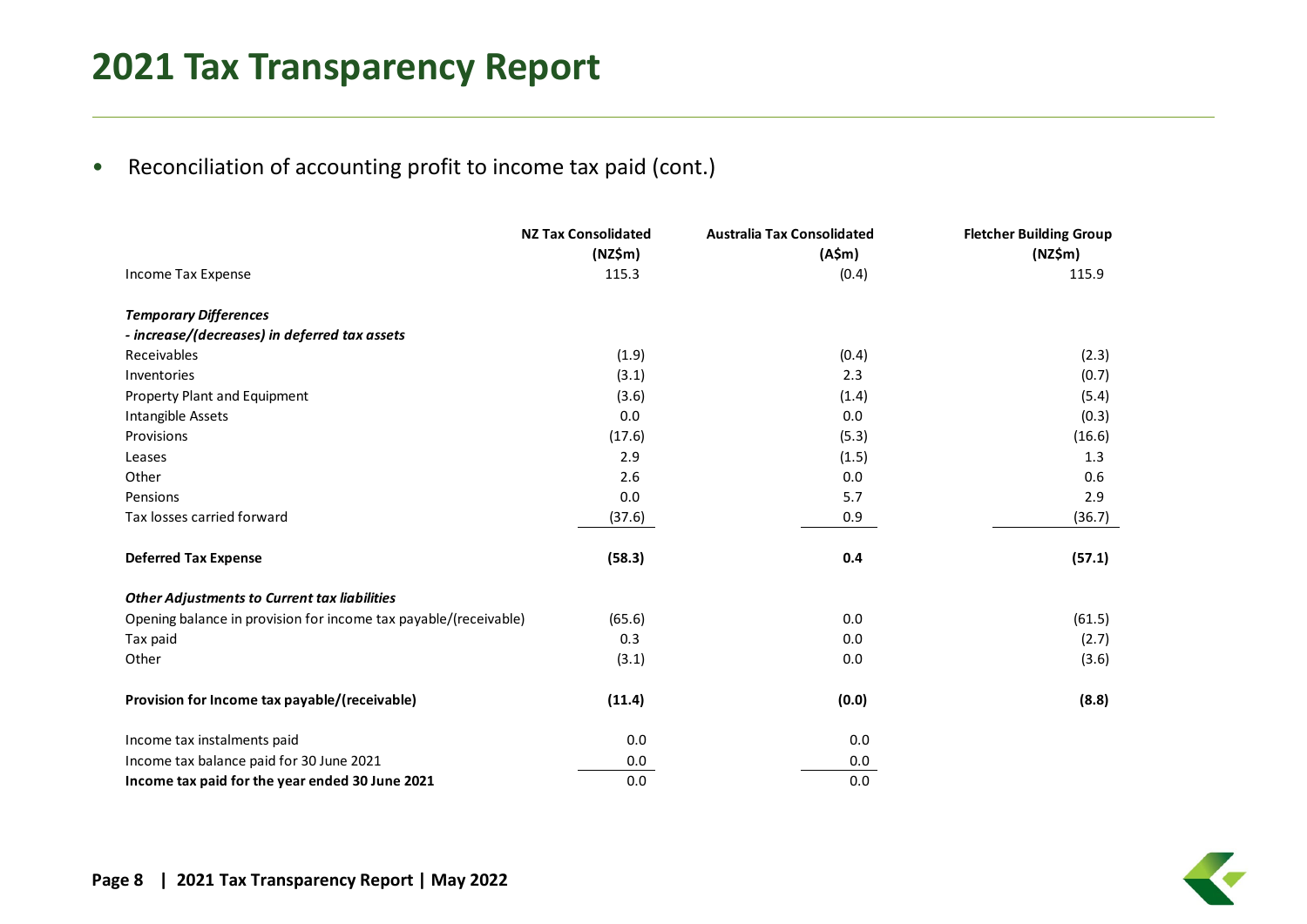#### **Australia tax contribution statement**

- • The Australian Voluntary Tax Transparency Code requires the preparation of an Australian Tax Contribution Summary. During the 2021 financial year, Fletcher Building Australia paid or collected approximately \$AU203.7 million of taxes on behalf of both Federal and State Governments in Australia.
- •A summary of the taxes paid and collected is summarised below:

| <b>Tax</b>    | <b>Level of Govt</b> | <b>2021 A\$M</b> |
|---------------|----------------------|------------------|
| Corporate tax | Federal              | 0.0              |
| <b>GST</b>    | Federal              | 77.5             |
| <b>FBT</b>    | Federal              | 2.0              |
| <b>PAYG</b>   | Federal              | 101.7            |
| Payroll tax   | <b>State</b>         | 22.5             |
| Total         |                      | 203.7            |